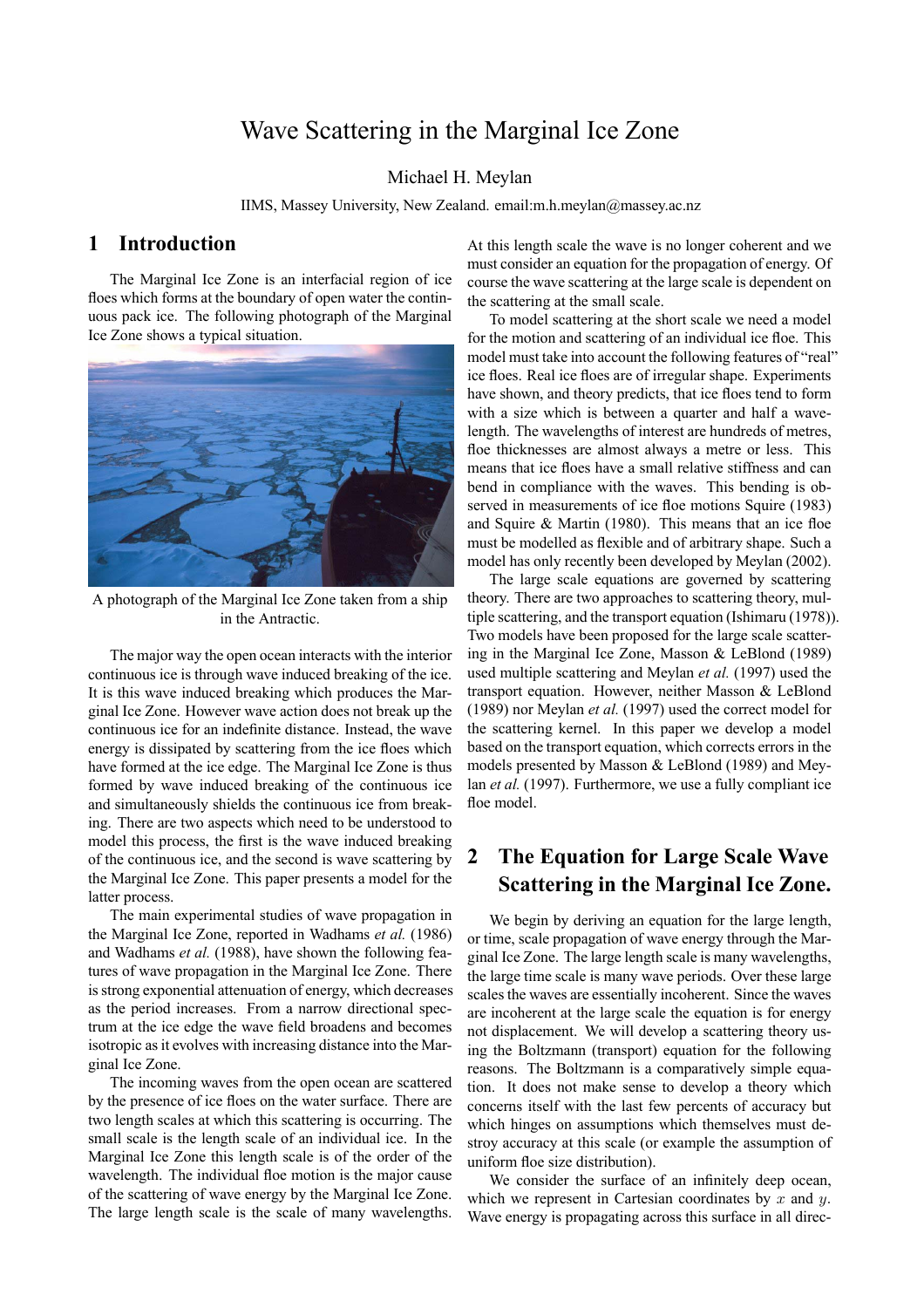tions so that at any point we must consider the energy travelling in each direction. We introduce an intensity function  $I(x, y, t, \theta)$  which is the rate of flow of energy travelling in a given direction, per unit of surface, per unit of angle. In the absence of scatterers, if we assume that the waves continue to propagate in the same direction the intensity of energy satisfies the following equation,

$$
\frac{1}{c_g} \frac{\partial}{\partial t} I(x, y, t, \theta) + \theta . \nabla I(x, y, t, \theta) = 0, \quad [2.1]
$$

(Phillips (1977)) where  $c<sub>g</sub>$  is the velocity of propagation (the deep water group speed). The presence of the floes will modify this expression by scattering energy, i.e. changing the direction in which the energy is travelling. The equation of transport for the propagation of wave energy through a scattering medium is given in Howells (1960) as,

$$
\frac{1}{c_g} \frac{\partial}{\partial t} I(x, y, t, \theta) + \theta \cdot \nabla I(x, y, t, \theta) = -\beta(x, y, \theta) I \quad [2.2]
$$

$$
+ \int_{0}^{2\pi} S(x, y, \theta, \theta') I(x, y, t, \theta') d\theta', \qquad [2.3]
$$

where  $\beta$  is the absorption coefficient and S is the scattering function, which we allow to vary with position but not with time. The absorption coefficient,  $\beta(x, y, \theta)$ , is the fraction of energy lost by scattering and dissipative processes (assumed linear) from a pencil of radiation in direction  $\theta$ , per unit path length travelled in the medium. The scattering function  $S(x, y, \theta, \theta')$  specifies the angular distribution of scattered energy in such a way that,

$$
S(x, y, \theta, \theta')I(x, y, t, \theta')d\Omega dS d\Omega',
$$

is the rate at which energy is scattered from a pencil of radiation of intensity  $I(\mathbf{r}, t, \theta')$  at an angle  $d\Omega'$  in direction  $\theta'$ , by a surface dS at position x, y, into an angle d $\Omega$  in direction  $\theta$ .

To apply equation ([2.3]) to wave scattering in the Marginal Ice Zone we must estimate the absorption coefficient  $\beta(x, y, \theta)$  and the scattering function  $S(x, y, \theta, \theta')$ . The absorption coefficient can be found from the scattering function if we assume that there is no dissipation of energy. Alternatively it must be estimated in some fashion, either from some theory or from experimental measurements. The latter method was used by Masson & LeBlond (1989). The scattering function is determined by calculating the scattering from a single ice floe.

## **3 Wave Scattering by a Single Ice Floe**

To modelling wave scattering in the Marginal Ice Zone we must develop a model for wave scattering by a single ice floe. The floe will be considered to be surrounded by open water and subject wave field which consists of a plane wave of a single frequency. A floating thin plate of negligible submergence has been the standard model for an ice floe since Wadhams (1986) and it is described in detail in Squire *et al.* (1995). The solution to this problem has only recently been developed by Meylan (2002) and no other work on wave propagation in the Marginal Ice Zone has used this ice floe model.

We will determine the response of the ice floe to wave forcing of a single frequency. Therefore we write all variables as the real part of a complex function multipied by

 $e^{-i\sqrt{\alpha}t}$  where  $\sqrt{\alpha}$  is the radian frequency. In the complex, non-dimensional, variables the equation of motion of the ice floe is

$$
\beta \nabla^4 w + \alpha \gamma w = \sqrt{\alpha} \phi - w. \tag{3.1}
$$

The definition of  $\beta$  and  $\gamma$  and the non-dimensionalisation is described in detail in Meylan (2002).

#### **3.1 Equations of Motion for the Water**

We require the equation of motion for the water to solve equation ([3.1]). We begin with the non-dimensional equations of potential theory which describe linear surface gravity waves

$$
\nabla^2 \phi = 0, \quad -\infty < z < 0, \n\frac{\partial \phi}{\partial z} = 0, \quad z \to -\infty, \n\frac{\partial \phi}{\partial z} = -i\sqrt{\alpha}w, \quad z = 0, \quad \mathbf{x} \in \Delta, \n\frac{\partial \phi}{\partial z} - \alpha \phi = p, \quad z = 0, \quad \mathbf{x} \notin \Delta,
$$
\n
$$
(3.2)
$$

(Wehausen & Laitone (1960)). As before,  $w$  is the displacement of the floe and  $p$  is the pressure at the water surface. The vector  $\mathbf{x} = (x, y)$  is a point on the water surface and  $\Delta$  is the region of the water surface occupied by the floe. The boundary value problem ([3.2]) is subject to an incident wave which is imposed through the Sommerfeld radiation condition as  $|x| \to \infty$  (Wehausen & Laitone (1960)).

The standard solution method to the linear wave problem is to transform the boundary value problem into an integral equation using a Green function (John (1949, 1950)). Performing such a transformation, the boundary value problem ([3.2]) becomes

$$
\phi(\mathbf{x}) = \phi^{i}(\mathbf{x}) + \iint_{\Delta} G_{\alpha}(\mathbf{x}; \mathbf{y}) \left( \alpha \phi(\mathbf{x}) + i \sqrt{\alpha} w(\mathbf{x}) \right) dS_{\mathbf{y}}.
$$
\n[3.3]

The Green function  $G_{\alpha}$  is

$$
G_{\alpha}(\mathbf{x}; \mathbf{y}) = -\frac{1}{2\pi|\mathbf{x} - \mathbf{y}|} + \frac{i\alpha}{2} J_0(\alpha|\mathbf{x} - \mathbf{y}|)
$$

$$
+ \frac{\alpha}{4} \left( \mathbf{H_0}(\alpha|\mathbf{x} - \mathbf{y}|) + Y_0(\alpha|\mathbf{x} - \mathbf{y}|) \right)
$$

(Kim (1965)), where  $J_0$  and  $Y_0$  are respectively Bessel functions of the first and second kind of order zero, and  $H_0$  is the Struve function of order zero (Abramowitz & Stegun, 1964).

### **3.2 Solving for the Wave Induced Ice Floe Motion**

To determine the ice floe motion we must solve equations ([3.1]) and ([3.3]) simultaneously. We do this by expanding the floe motion in the free modes of vibration of a thin plate. Since the operator  $\nabla^4$ , subject to the free edge boundary conditions, is self adjoint a thin plate must possess a set of modes  $w_i$  which satisfy the free boundary conditions and the following eigenvalue equation

$$
\nabla^4 w_i = \lambda_i w_i.
$$

The modes which correspond to different eigenvalues  $\lambda_i$ are orthogonal and the eigenvalues are positive and real. While the plate will always have repeated eigenvalues, orthogonal modes can still be found and the modes can be normalized. We therefore assume that the modes are ortho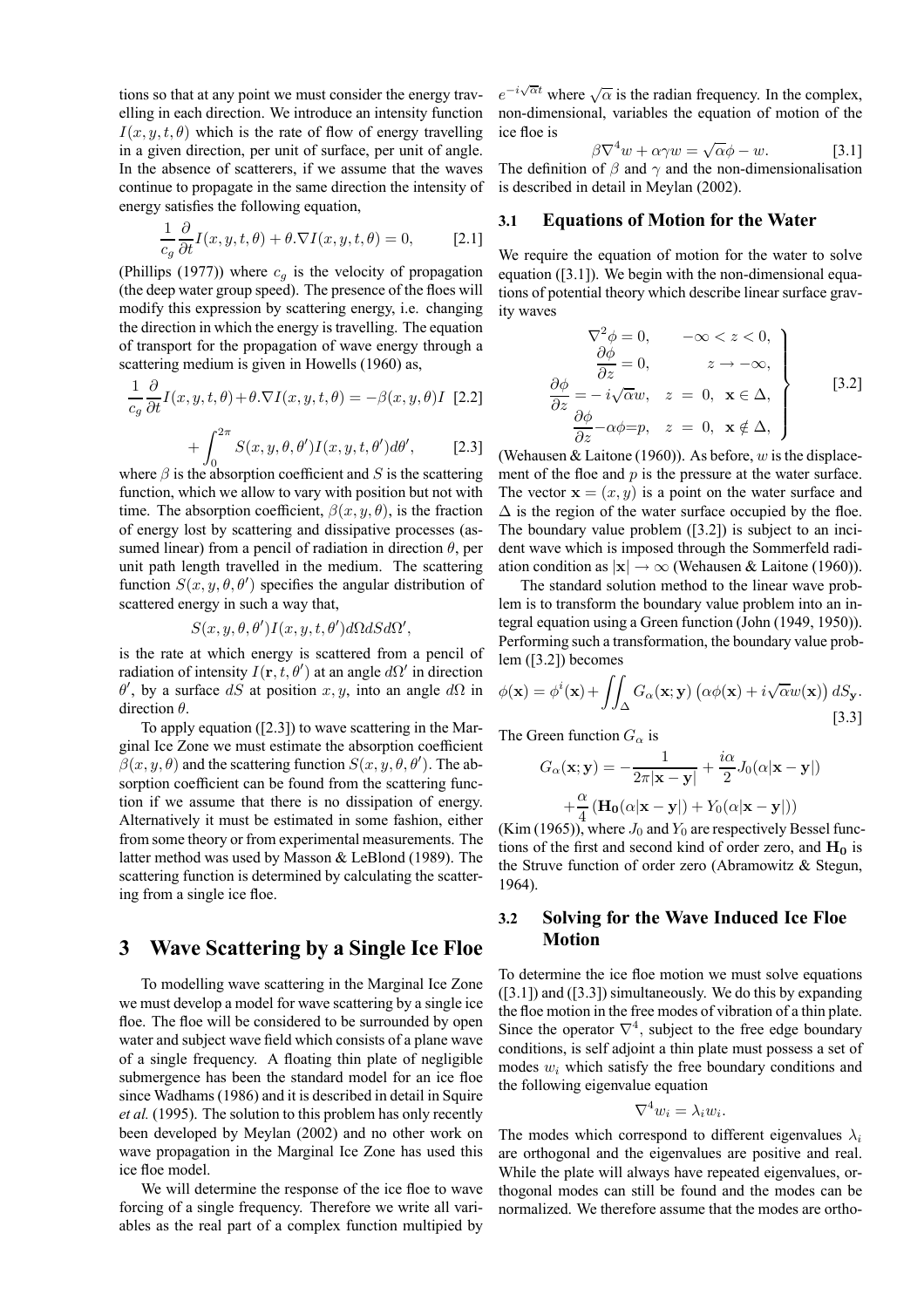normal, i.e.

$$
\iint_{\Delta} w_i\left(\mathbf{Q}\right) w_j\left(\mathbf{Q}\right) dS_{\mathbf{Q}} = \delta_{ij}
$$

where  $\delta_{ij}$  is the Kronecker delta. The eigenvalues  $\lambda_i$  have the property that  $\lambda_i \rightarrow \infty$  as  $i \rightarrow \infty$  and we order the modes by increasing eigenvalue. These modes can be used to expand any function over the wetted surface of the ice floe  $\Delta$ .

We expand the displacement of the floe in a finite number of modes N, i.e.

$$
w\left(\mathbf{x}\right) = \sum_{i=1}^{N} c_i w_i\left(\mathbf{x}\right). \tag{3.4}
$$

From the linearity of ([3.3]) the potential can be written in the following form

$$
\phi = \phi_0 + \sum_{i=1}^{N} c_i \phi_i \tag{3.5}
$$

where  $\phi_0$  and  $\phi_i$  satisfy the integral equations

$$
\phi_0(\mathbf{x}) = \phi^{\text{In}}(\mathbf{x}) + \iint_{\Delta} \alpha G_{\alpha}(\mathbf{x}; \mathbf{y}) \phi(\mathbf{y}) dS_{\mathbf{y}} \qquad [3.6]
$$

and

$$
\phi_i(\mathbf{x}) = \iint_{\Delta} G_{\alpha}(\mathbf{x}; \mathbf{y}) \left( \alpha \phi_i(\mathbf{x}) + i \sqrt{\alpha} w_i(\mathbf{y}) \right) dS_{\mathbf{y}}.
$$
\n[3.7]

The potential  $\phi_0$  represents the potential due the incoming wave assuming that the displacement of the ice floe is zero. The potentials  $\phi_i$  represent the potential which is generated by the plate vibrating with the ith mode in the absence of any input wave forcing.

We substitute equations  $(3.4)$  and  $(3.5)$  into equation  $([3.1])$  to obtain

$$
\beta \sum_{i=1}^{N} \lambda_i c_i w_i - \alpha \gamma \sum_{i=1}^{N} c_i w_i
$$
 [3.8]  
=  $i \sqrt{\alpha} \left( \phi_0 + \sum_{i=1}^{N} c_i \phi_i \right) - \sum_{i=1}^{N} c_i w_i.$ 

To solve equation ([3.8]) we multiply by  $w_i$  and integrate over the plate (i.e. we take the inner product with respect to  $w_i$ ) taking into account the orthogonality of the modes  $w_i$ , and obtain

$$
\beta \lambda_j c_j + (1 - \alpha \gamma) c_j
$$
\n
$$
= \iint_{\Delta} i \sqrt{\alpha} \left( \phi_0 \left( \mathbf{Q} \right) + \sum_{i=1}^N c_i \phi_i \left( \mathbf{Q} \right) \right) w_j \left( \mathbf{Q} \right) dS_{\mathbf{Q}}
$$
\n
$$
= \iint_{\Delta} i \sqrt{\alpha} \left( \phi_0 \left( \mathbf{Q} \right) + \sum_{i=1}^N c_i \phi_i \left( \mathbf{Q} \right) \right) w_j \left( \mathbf{Q} \right) dS_{\mathbf{Q}}
$$

which is a matrix equation in  $c_i$ .

We cannot solve equation ([3.9]) without determining the modes of vibration of the thin plate  $w_i$  (along with the associated eigenvalues  $\lambda_i$ ) and solving the integral equations ([3.6]) and ([3.7]). We use the finite element method to determine the modes of vibration (Zienkiewicz & Taylor (1989)) and the integral equations ( $[3.6]$ ) and ( $[3.7]$ ) are solved by a constant panel method (Sarpkaya & Isaacson (1981)). The same set of nodes is used for the finite element method and to define the panels for the integral equation.

### **4 Deriving the Scattering Kernel in**

# **the Boltzmann Equation from Wave Scattering by a Single Floe**

For our model of wave scattering in the MIZ we require the amount of wave energy the ice floe scatters. The scattered energy can be calculated from the Kochin function,  $H(\tau)$ , (Wehausen & Laitone (1960)) which is defined by the equation

$$
H(\tau) = \int \int_{\Delta} \left( k\phi + i\omega W \right) e^{ik(x\cos\tau + y\sin\tau)} dS. \quad [4.1]
$$

The energy radiated by per unit angle per unit time,  $E(\tau)$ , is given by,

$$
E(\tau) = \frac{\rho \omega^3}{8\pi g} |H(\pi + \tau)|^2.
$$
 [4.2]

We must now express the scattering kernel in equation ([2.3])  $S(x, y, t, \theta, \theta')$  in terms of E. Obviously the spatial variation in S depends in our model on the ice floe geometry at the point  $(x, y)$ .

We recall that the scattering function  $S(x, y, t, \theta, \theta')$  specifies the angular distribution of scattered energy in such a way that,

$$
S(x, y, \theta, \theta')I(x, y, t, \theta')d\Omega dS d\Omega',
$$

is the rate at which energy is scattered from a pencil of radiation of intensity  $I(\mathbf{r}, t, \theta')$  at an angle  $d\Omega'$  in direction  $\theta'$ , by a surface dS at position x, y, into an angle d $\Omega$  in direction  $\theta$ . Therefore to find S from E we must divide E by the rate of energy which is passing under the ice floe. The rate of energy passing under the floe is given by the product of the wave energy density  $(\frac{1}{2}\rho g A^2)$ , where A is the wave amplitude), the average area occupied by a floe  $(A_f/c,$  where  $A_f$  is the area of the floe and c is the floe concentration), and the wave group speed  $(\omega/2k)$ . This gives us the following expression for S,

$$
S(\theta, \theta') = \frac{4kcE(\theta - \theta')}{A_f \rho g A^2 \omega} \qquad [4.3]
$$

$$
= \frac{kc}{A_f A^2} \frac{\omega^2}{2\pi g^2} |H(\pi + \theta - \theta')|^2
$$

There is an error in the expression for S in Meylan *et al.* (1997) because the wave phase speed not group speed was used. The expression for S used by Masson & LeBlond (1989), with errors corrected can also be shown to agree with this expression in the low concentration limit.

# **5 Numerical Solution of the Transport Equation**

Our aim is to predict the wave propagation in the Marginal Ice Zone. We have determined the scattering function using equation ([4.3]). To predict the wave propagation we must solve the linear Boltzmann equation ([2.3]). This equation can only be solved by making further assumptions. Masson & LeBlond (1989) assumed there was only variation in time and Meylan *et al.* (1997) assumed only variation in one spatial direction. We will present both of these solution methods.

To simplify equation [2.3] we assume that the solution is only a function of the  $x$  spatial coordinate and time, i.e.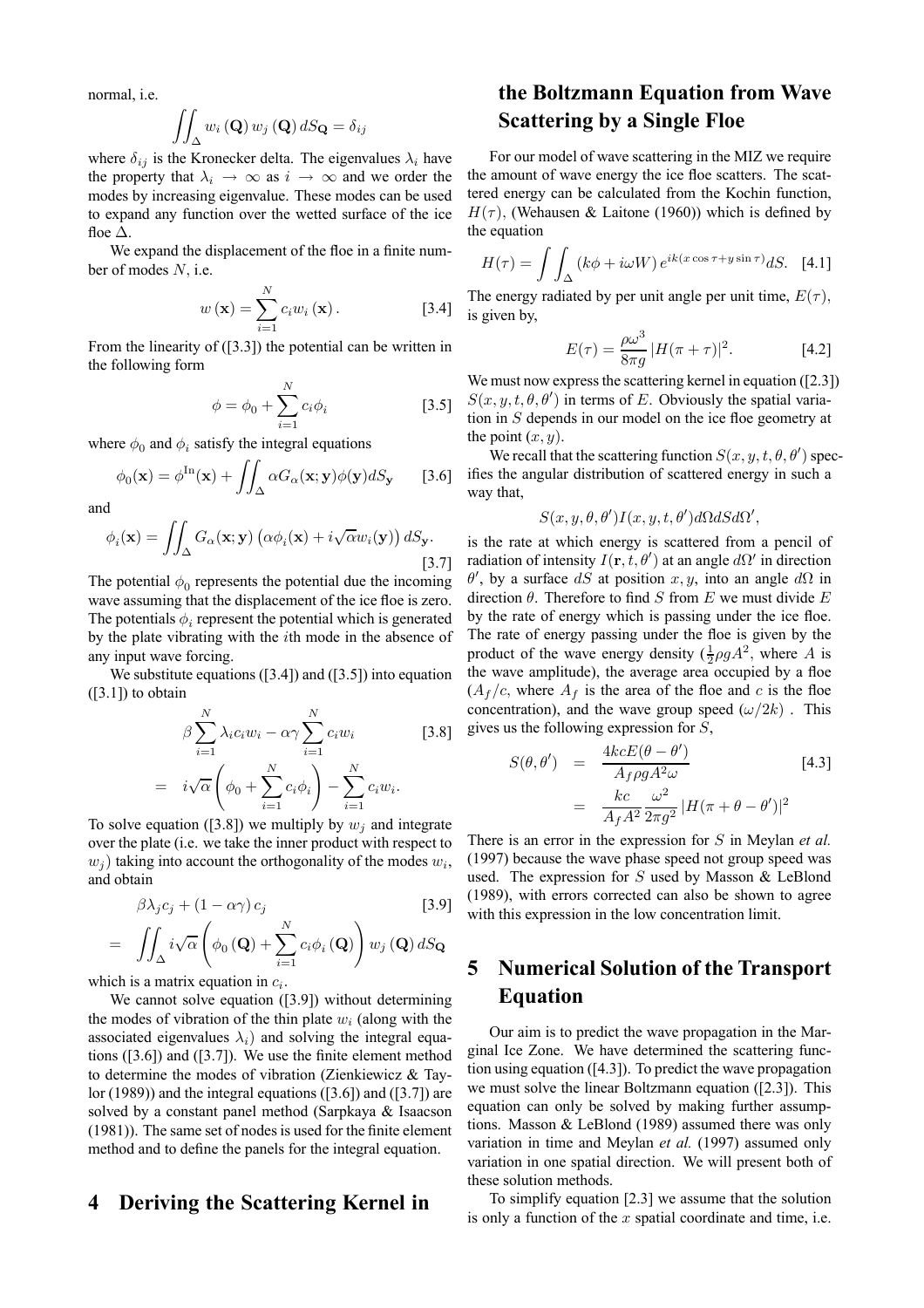there is no  $y$  dependence on the solution. We also consider a uniform Marginal Ice Zone so that the scattering function, S, is a function only of  $\theta$  and  $\theta'$  and  $\beta$  is a constant. The only variation we allow spatially is that the Marginal Ice Zone occupies the region  $x > b$ , i.e. the ice edge is at  $x = b$ . This will allow us to consider a wave spectrum which enters the Marginal Ice Zone from the open ocean. Under these assumptions equation [2.3] becomes,

$$
\frac{1}{c_g} \frac{\partial I}{\partial t} + \cos \theta \frac{\partial I}{\partial x} = \begin{cases} -\beta I + \int_0^{2\pi} S(\theta - \theta') I(\theta') d\theta', & x > b, \\ 0, & x < b. \end{cases}
$$
 [5.1]

The easiest way to determine  $\beta$  is to assume conservation of energy so that

$$
\beta = \int_0^{2\pi} S(0, \theta') d\theta', \qquad [5.2]
$$

however empirical damping could be included here.

To solve equation  $([5.1])$  we convert the problem to a matrix equation by introducing a discretisation in angle. We use a discrete ordinate method (Case & Zweifel (1967)) and represent the angular coordinate by a discrete set of *n* angles,  $\theta_j = 2\pi j/n$ ,  $0 \le j \le n-1$ , evenly spaced between 0 and  $2\pi$ . This approximation converts equation ([5.1]) to the following equation,

$$
\frac{1}{c_g} \frac{\partial \vec{I}}{\partial t} - \frac{\partial}{\partial x} \mathbf{D} \vec{I} = \begin{cases} -\beta I + \mathbf{S} \vec{I}, & x > b, \\ 0, & x < b. \end{cases}
$$
 [5.3]

In equation ([5.3]) the intensity  $\overrightarrow{I}$  is now a vector of values at the angle  $\theta_i$  and the elements of the matrices **D** and **S** are given by,

$$
d_{ij} = \begin{cases} -\cos\theta_i, & i = j, \\ 0, & i \neq j, \end{cases}
$$
 [5.4]

and

$$
s_{ij} = \begin{cases} -\beta + S(\theta_i - \theta_i) \frac{2\pi}{n}, & i = j, \\ S(\theta_i - \theta_j) \frac{2\pi}{n}, & i \neq j. \end{cases}
$$
 [5.5]

We can solve equation ([5.3]) only in the stationary (no time dependence) or isotropic (no spatial dependence) case. In the stationary case equation ([5.3]) reduces to, setting the ice edge to  $b = 0$ ,

$$
-\frac{\partial}{\partial x}\mathbf{D}\vec{I} = -\beta \vec{I} + \mathbf{S}\vec{I}, \ \ x > 0. \tag{5.6}
$$

For the isotropic case equation ([5.3]) reduces to, setting the ice edge to  $b = -\infty$ ,

$$
\frac{1}{c_g} \frac{\partial \vec{I}}{\partial t} = -\beta I + \mathbf{S}\vec{I}, \ t > 0.
$$
 [5.7]

Equations ( $[5.6]$ ) and ( $[5.7]$ ) can be solved by straightforward matrix methods (Ishimaru (1978)). Equation ([5.6]) requires as a boundary condition the wave spectrum at the ice edge,  $x = 0$ , and equation ([5.7]) requires as an initial condition the wave spectrum at  $t = 0$ . Due to the present constraint of space no numerical solutions are presented here.

### **6 Summary**

A model for wave scattering in the Marginal Ice Zone has been presented which is based on the Boltzmann equation and an arbitrary geometry flexible ice floe model. We show how the ice floe model can be solved to give the scattering kernel in the Boltzmann equation and how the Boltzmann equation can be solved under futher assumptions.

### **References**

ABRAMOWITZ, M. & STEGUN, I. 1964 *Handbook of Mathematical Functions*. Dover Inc. New York.

CASE, K. M. & ZWEIFEL, P. F. 1967 *Linear Transport Theory*. Addison-Wesley.

HOWELLS, I. D. 1960 The multiple scattering of waves by weak random irregularities in the medium. *Proc. Roy. Soc. A* **252**, 431–462.

ISHIMARU, A. 1978 *Wave Propagation and Scattering in Random Media, Volumes 1 and 2*. Academic.

JOHN, F. 1949 On the motion of floating bodies i. *Commun. Pure Appl. Math.* **2**, 13–57.

JOHN, F. 1950 On the motion of floating bodies ii. *Commun. Pure Appl. Math.* **3**, 45–101.

KIM, W. D. 1965 On the harmonic oscillations of a rigid body on a free surface. *J. Fluid Mech.* **21**, 427–451.

MASSON, D. & LEBLOND, P. 1989 Spectral evolution of wind-generated surface gravity waves in a dispersed ice field. *J. Fluid Mech.* **202**, 111–136.

MEYLAN, M. H. 2002 The wave response of ice floes of arbitrary geometry. *J. of Geophysical Research - Oceans* **107** (C6).

MEYLAN, M. H., SQUIRE, V. A. & FOX, C. 1997 Towards realism in modeling ocean wave behavior in marginal ice zones. *J. of Geophysical Research* **102** (C10), 22981–22991.

PHILLIPS, O. M. 1977 *The Dynamics of the Upper Ocean*, 2nd edn. Cambridge University Press, New York.

SARPKAYA, T. & ISAACSON, M. 1981 *Mechanics of Wave Forces on Offshore Structrures*. Van Nostrand Reinhold.

SQUIRE, V. A. 1983 Dynamics of ice floes in sea waves. *J. Soc. Underwater Tech.* **9** (1), 20 – 26.

SQUIRE, V. A., DUGGAN, J. P., WADHAMS, P., ROT-TIER, P. J. & LIU, A. J. 1995 Of ocean waves and sea ice. *Annu. Rev. Fluid Mech.* **27**, 115–168.

SQUIRE, V. A. & MARTIN, S. 1980 A field study of the physical properties, response to swell, and subsequent fracture of a single ice floe in the winter bearing sea. Univ. Wash. Sci. Rep. 18. Dept. Atmos. Sci. and Oceanogr.

WADHAMS, P. 1986 The seasonal ice zone. In *The Geophysics of Sea Ice* (ed. N. Untersteiner), pp. 825–991. Plenum New York.

WADHAMS, P., SQUIRE, V. A., EWING, J. A. & PASCAL, R. W. 1986 The effect of marginal ice zone on the directional wave spectrum of the ocean. *J. Phys. Oceanogr.* **16**, 358–376.

WADHAMS, P., SQUIRE, V. A., GOODMAN, D. J., COWAN, A. M. & MOORE, S. C. 1988 The attenuation rates of ocean waves in the marginal ice zone. *J. Geophys. Res.* **93** (C6), 6799 – 6818.

WEHAUSEN, J. & LAITONE, E. 1960 Surface waves. In *Fluid Dynamics III* (ed. S. Flugge & C. Truesdell), *Handbuch der Physik*, vol. 9, chap. 3, pp. 446–778. Springer-Verlag Berlin.

ZIENKIEWICZ, O. C. & TAYLOR, R. L. 1989 *The Finite Element Method*, 4th edn., , vol. 1. McGraw-Hill.